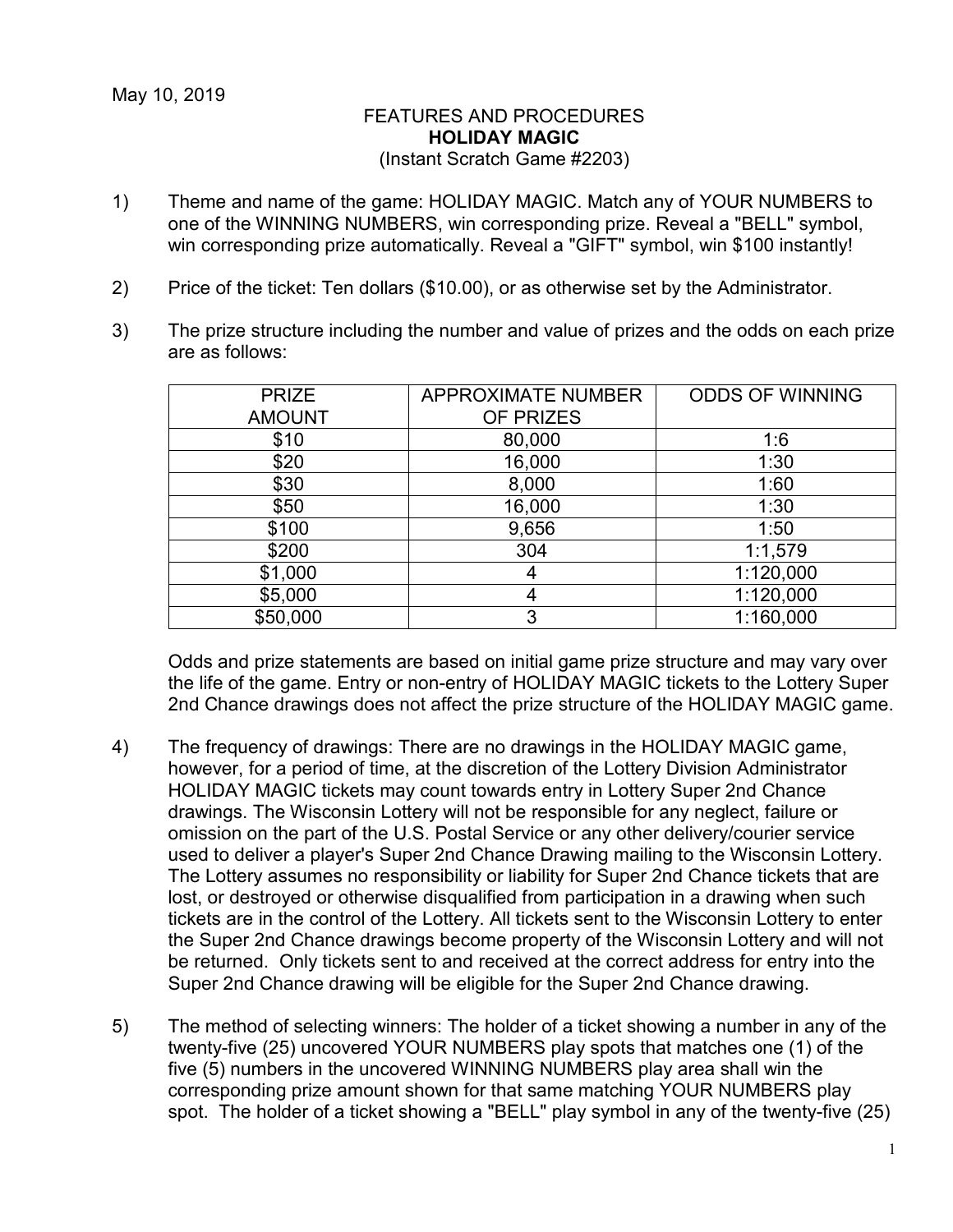uncovered YOUR NUMBERS play spots shall win the corresponding prize amount automatically regardless of the numbers in the WINNING NUMBERS play area. The holder of a ticket showing a "GIFT" play symbol in any of the twenty-five (25) uncovered YOUR NUMBERS play spots shall win one hundred dollars (\$100) automatically regardless of the numbers in the WINNING NUMBERS play area.

- 6) The method of making payment to winners:
	- A. Submission of the original ticket (not a copy), as provided below, shall be the sole method of claiming a prize.
	- B. Payment of prizes under six hundred dollars (\$600) may be made by presenting the ticket for validation and payment to any Wisconsin Lottery retailer.
	- C. The original winning ticket must be signed by a single human being. For-profit and non-profit entities, trusts, and other non-human beings are not eligible to play or claim a prize in this game. Payment of any prize totaling five hundred thousand, nine hundred ninety-nine dollars (\$500,999) or less may be made by either 1) signing the back of the original winning ticket, completing a Lottery claim form and presenting it in person to any Lottery office for validation and payment by the claim deadline under section 6(G), or 2) by signing the back of the original winning ticket, completing a Lottery claim form and mailing it for validation and payment to Lottery Headquarters in Madison. If claiming a prize by mail, the original winning ticket and Lottery claim form must be mailed to Lottery Headquarters in Madison in a properly addressed envelope with the postage duly prepaid by the claim deadline under section 6(G). Payment of any prize totaling five hundred and one thousand dollars (\$501,000) or more must be made by signing the back of the original winning ticket, completing a Lottery claim form and presenting it in person to the Lottery Headquarters in Madison for validation and payment by the claim deadline under section 6(G). Personal appearance may be waived at the Lottery Division Administrator's sole discretion.
	- D. Tickets are void if stolen, unissued, mutilated, altered, counterfeit, or otherwise fail validation tests. The Lottery at its sole discretion reserves the right to pay any mutilated ticket based upon the facts and circumstances of the particular claim. Such action by the Lottery is final and non-reviewable.
	- E. Tickets are void if misprinted. "Misprinted" means any mistake or difference from the original ticket or game specifications of any kind in the printing, manufacturing, packaging or other processing related to the production or distribution of the ticket caused by the raw materials, processes or handling of the ticket until its ultimate sale to the consumer/player. "Misprinted" includes but is not limited to the tickets being unreadable, misregistered, defective, or multiply printed. Also, "misprinted" includes errors in the computer software, computer hardware, code or programming of the game regardless of whether the errors were imbedded or caused by human action relating to any of the matters mentioned in this paragraph. The Lottery at its sole discretion reserves the right to pay any such "misprinted" ticket based upon the facts and circumstances of the particular claim. Such action by the Lottery is final and non-reviewable.